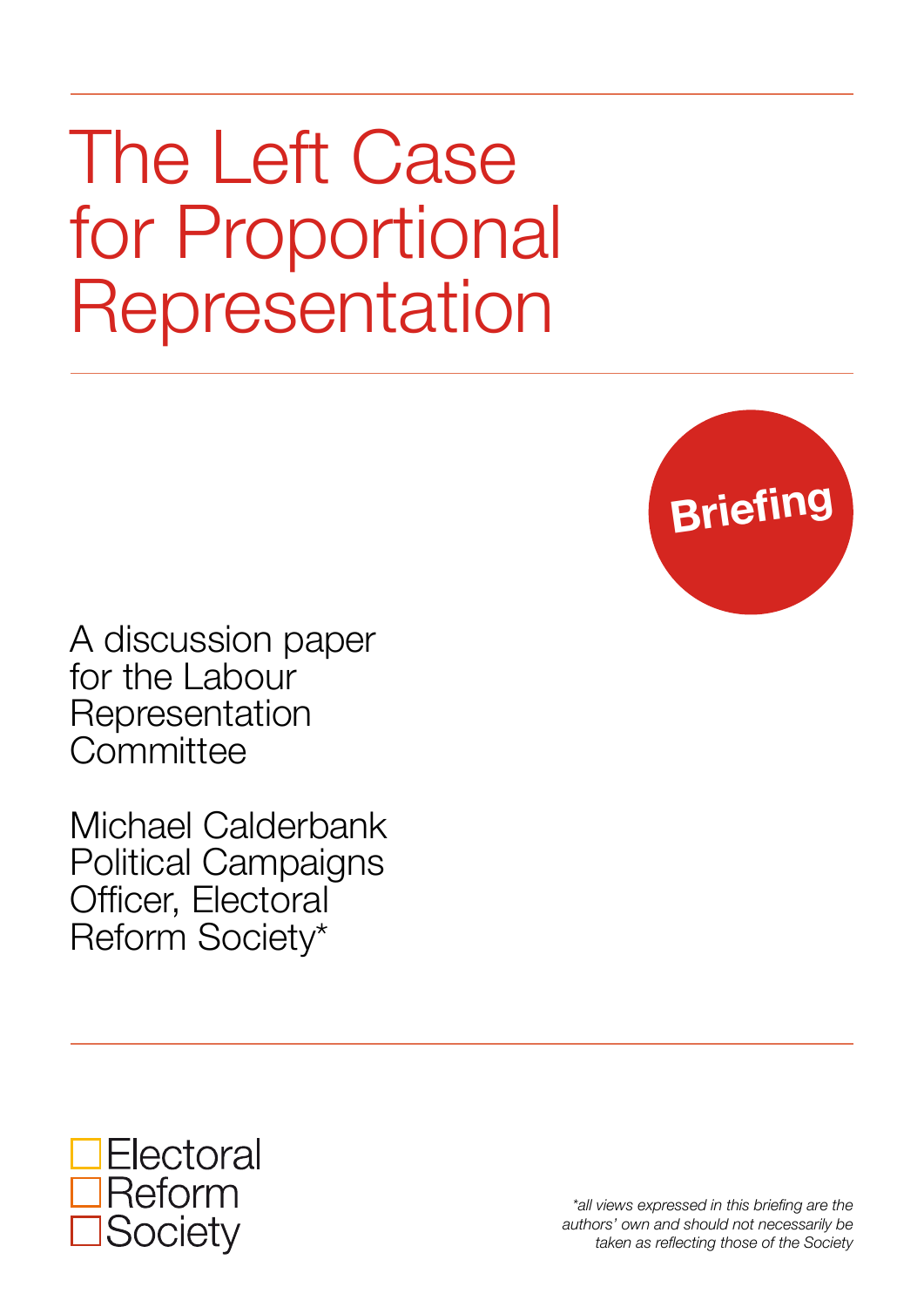This paper presents the case for the Labour Representation Committee to adopt as its policy support for the introduction of proportional representation for elections to the House of Commons, and for local councils in England and Wales.

It argues that the FPTP denies effective votes to many traditionally-Labour voting working class communities, limits the choice on offer to voters, and is an obstacle to the fair representation of political opinion on elected bodies.

The paper does not seek to evaluate the relative merits of the alternative voting systems or make any specific recommendations, although it does set out some of the considerations that would influence such a choice.

# Which voters count? - Why FPTP distorts politics

Electoral Reform Society research suggests that – at its most extreme – Labour could lose its outright majority at the next General Election if it lost the support of just 8,000 voters in 25 key marginal seats. All the major parties now relentlessly concentrate their efforts on targeting marginals and identifying the specific fraction of the population that are critical in determining which way the seat goes.

In effect, General Election campaigning is overwhelmingly directed towards less than 100 parliamentary constituencies - the rest delivering fairly reliable majorities for one or other of the main parties. The result is an extremely distorted picture. The race to get a competitive advantage over their rivals in the battle for the swing voters is also leading to an 'arms-race' in party funding, where the parties concentrate huge levels of spending on 'precision' targeting of the key marginal seats.

However, for voters outside these target constituencies, the campaign barely even registers on a local level for

people in safe seats. The complaint that "voting doesn't make a difference" is sadly often all too true. Over 19 million votes cast in the General Election of 2005 made no difference whatsoever to the outcome – 70% of all votes cast!

This situation distorts not just the *form* of campaigning but also the *content*. The logic of the system encourages parties to frame their policies and messages in order to appeal to this critical minority of voters – whilst the concerns of 'core' supporters (particularly where they are concentrated in safe heartland areas) do not carry equivalent weight. Working class voters form a greater part of the electorate in seats with safe Labour majorities, but with the party having little incentive to campaign in core areas, they are becoming effectively excluded from the political process. Even Hazel Blears has been forced to recognise that "the fall in turnouts among working-class voters in some British cities is now so marked that it amounts to a reversal by stealth of 19th-century reforms that spread the franchise".

But it is entirely understandable that voters feel taken for granted when they experience little in the way of active party campaigning. And the logic of winning over the swing voters has given a green light for Labour neglect its traditional supporters on the grounds that they have "nowhere else to go". With the parties assiduously focus-grouping and honing their appeal to swing voters, their messages begin to sound increasingly similar and there is a huge pressure to converge on the centre-ground. Is it any wonder that, as Blears notes, Westminster politics "speaks with a middle-class, middle-England accent"?

Voters increasingly complain that all the parties are the same and bemoan the lack of choice at elections. This year's May local election results demonstrate that such voters are either staying at home or voting for independents in frustration – resulting in council losses for Labour in once rock-solid places like the Rhondda Valley or Hartlepool. Councillors with safe majorities have been allowed to become far too complacent and in some areas have failed to play an active role in engaging with their constituents.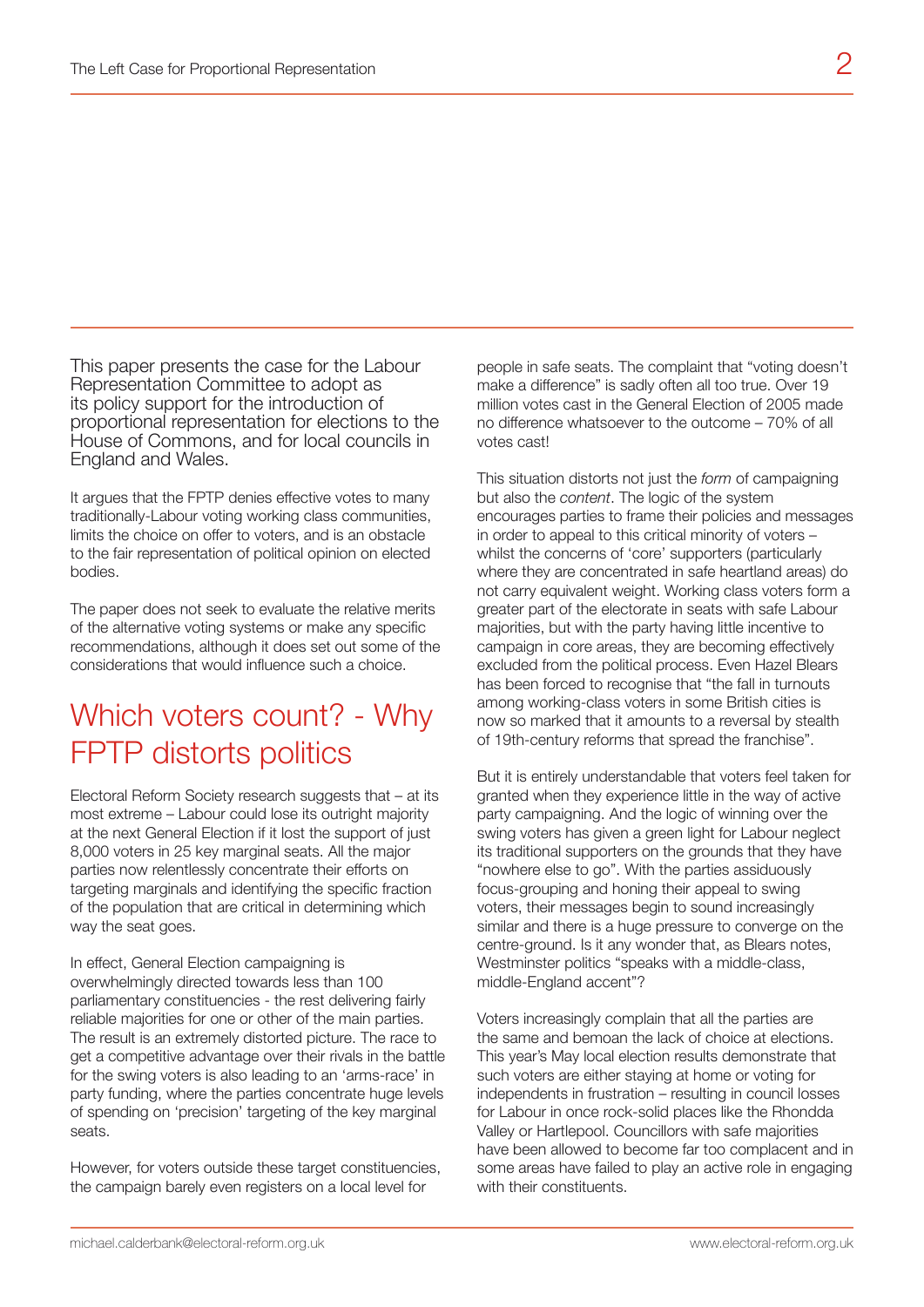A similar effect can be seen at Westminster level. For example, over two-thirds of Labour voters in the North West are represented by a Labour MP with a majority of over 5,000 – whilst the overwhelming majority of campaigning activity will be targeted at defending the areas considered highly marginal. Party branches in once 'safe' Labour areas have become effectively moribund as voters in these communities have been taken for granted. This has resulted in anger and resentment that parties like the BNP is increasingly tapping into, and alarmingly, the performance of the far right has reached the point where they are increasingly likely to have candidates elected (see below).

The lack of choice is increasingly literal at local level since there has been quite a dramatic increase in uncontested wards, where even the pretence of a choice doesn't materialise. FPTP means that the thresholds needed to get a candidate are very high, and requires support to be strongly localised. It is entirely possible for a party to receive over a million votes in a General Election without getting a single MP elected if that support is spread fairly evenly. The desire not to cast a 'wasted' vote is understandable, and frequently leads people to cast their vote 'tactically' to keep their least preferred party out.

This is not just something that only discriminates against smaller parties in terms either of their fielding candidates or the share of the vote they receive, but also impacts on the vitality and longer-term viability of major parties in those areas where they are in a minority. Labour has retreated from whole swathes of Southern England where a vicious circle of council losses and disintegrating local branch infrastructures is leading to Labour candidates standing in fewer and fewer areas, leading to the 'normalisation' of tactical voting or abstention.

The chart below shows the total number of Labour councillors in the 'enlarged' south east, broken down by county, in several years since local government reorganisation in 1973. The first elections were relatively good for Labour, and the party had a respectable 1,287 councillors in the area. This eroded throughout the

next decade, and at Labour's nadir in 1983 there were only 785 councillors. The upswing in Labour support during the 1990s took Labour's presence in the south east's councils past the previous 1973 peak, and in 1997 it stood at 1,443 councillors. Then, inevitably, years in power nationally took their toll on the party's popularity and Labour lost seats, although until the 2003 elections the damage was pretty light – down to 1,020 councillors. Then the slump began, and after 2007 and 2008 Labour were collapsed down to only 441 councillors. This is much worse than Labour's standing in 1983.

### Labour councillors in South East England 1973-2008



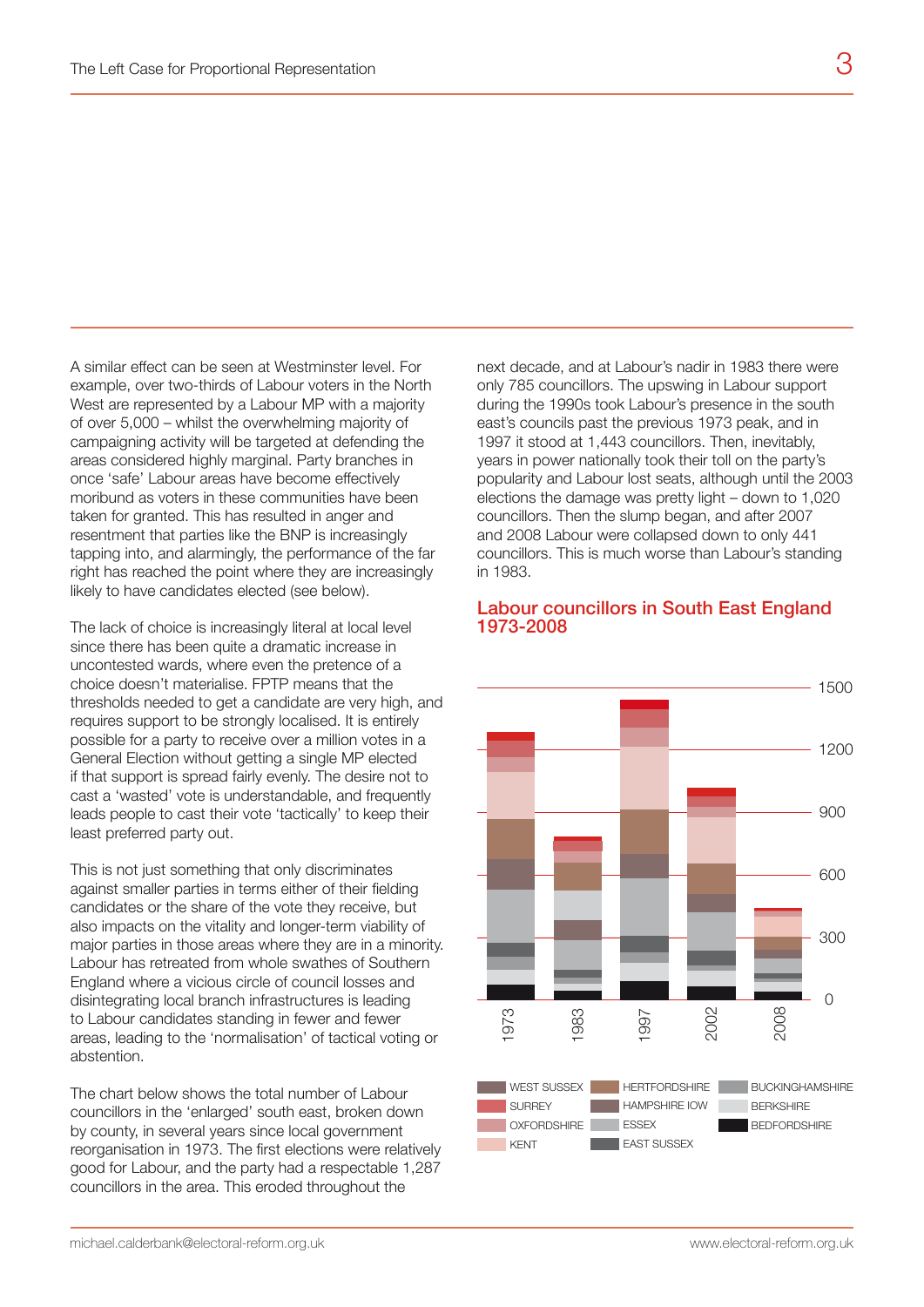The decline in numbers in some counties (particularly Essex and Hertfordshire, areas rich in unexpected parliamentary gains in 1997, and Surrey where Labour has always been a minor force) has been horrific.

### Labour councillors in South East England 1973-2008 (table of data)

|                     | 1973 | 1983 | 1997 | 2002 | 2008 |
|---------------------|------|------|------|------|------|
| <b>Bedfordshire</b> | 74   | 43   | 92   | 64   | 42   |
| <b>Berkshire</b>    | 71   | 35   | 87   | 75   | 46   |
| Buckinghamshire     | 63   | 30   | 51   | 26   | 15   |
| East Sussex         | 65   | 36   | 76   | 71   | 26   |
| Essex               | 255  | 142  | 277  | 187  | 70   |
| Hampshire           | 137  | 97   | 116  | 82   | 40   |
| Hertfordshire       | 192  | 143  | 213  | 145  | 63   |
| Kent                | 226  | 132  | 299  | 224  | 94   |
| Oxfordshire         | 71   | 57   | 96   | 50   | 27   |
| Surrey              | 83   | 48   | 84   | 47   | 3    |
| <b>West Sussex</b>  | 40   | 22   | 49   | 44   | 13   |

The decline in absolute numbers is bad enough, but what is worse is the number of councils in which Labour has been completely eliminated, or clings on by the fingertips (and often personal votes) with only one or two councillors. In 1983, there was no Labour voice in 15 of the 95 councils in the extended south east and a token presence in 20 more, with a group of three or more in the remaining 60 councils.

Even the zenith of New Labour did not see Labour regaining a foothold on all the councils where it had had a presence in 1973, but it did generate an expansion in Labour's reach in southern England which was sustained for six years.

However, the decline has been rapid and has taken the party well below where it reached in 1983. Now 38 out of 95 (40 per cent) of council chambers in the south east have no Labour voices, and another 17 only a token presence. Only a minority of local authorities (40 out of 95, 42 per cent) have a serious Labour group by the rather generous definition of three or more Labour councillors.

### Labour representation on South East councils 1973-2008



But if - as the figures seem to suggest – the increased emphasis on campaigning only in target seats is serving to disenfranchise the more left-wing minority in the affluent south (forced in many instances either vote Lib Dem to keep out the Tories or simply abstain), the same electoral logic has also served to marginalise and neglect its support in its traditional heartlands.

As competition intensifies over the key swing voters in target seats, the volume of advertising, promotional literature and other campaigning correspondingly increases. This generates enormous pressure for the parties to finance this expenditure. Labour has found itself increasingly dependent on rich individual backers (and has been encouraged into less than transparent agreements with potential donors) in order to compete with the millions poured into the marginals for the Conservaitves by Lord Ashcroft. Whilst it would not exhaust the reforms necessary for party funding, electoral reform would end the culture of the 'supermarginal' and alleviate the pressures which maintain the "arms race" between the parties.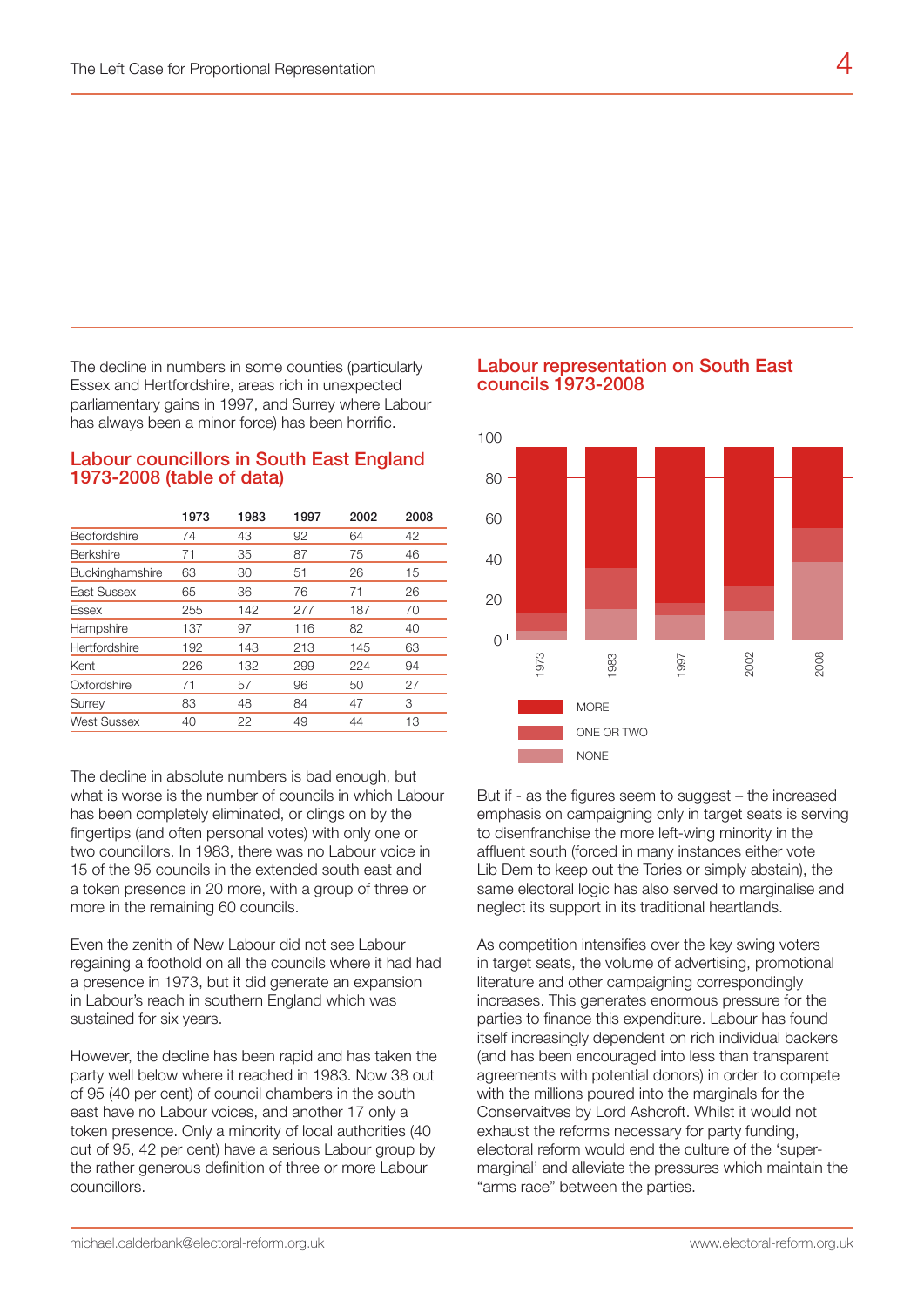# Creating a Space: Politics under PR

Despite its large parliamentary majorities, Labour has overseen a continuing drift towards the marketisation of British society across the UK. But, ironically, Labour has been able to deliver more for its voters in coalition with other parties in the devolved assemblies than it has at purely under its own steam at Westminster. The first executive of the Scottish Parliament – formed from a coalition with the Scottish Lib Dems – managed to stop the introduction of top-up fees for university tuition, and to roll out a programme of free personal care for the elderly. Similarly in Wales, Labour went into coalition with Plaid Cymru and announced a moratorium on new PFI projects in the National Health Service.

All this is much better reflection of what Labour voters in Scotland and Wales than would have been the case if Labour could have forced through policies from centre because it enjoyed a monopoly. A political system that represents more fairly the electorate has in both cases delivered a politics that offers a more accurate reflection of the balance of popular opinion.

It is true that smaller parties of the left in Scotland and Wales have struggled to sustain an impact thus far. The Scottish Socialist Party had an encouraging breakthrough in 2003 when it had 6 MSPs elected - the biggest parliamentary breakthrough of any left wing socialist party in the UK in a generation. But at local level the FPTP system prevented an equivalent breakthrough – it had just one councillor elected in Glasgow, whereas had that set of elections taken place under the PR system used in 2007, they would have elected a group of six. In last year's elections to the Scottish Parliament and local authorities, the socialist vote suffered badly from the effect of internal strife and the emergence of the rival Solidarity list.

Even then, the PR system used for the Scottish local election saw both sides of the dispute manage to elect at least one councillor, but evidence suggests that the split in the socialist vote was very damaging:

The chances of a seat in Pollok were, however, wrecked by the party split and the extreme reluctance of supporters of the SSP and Solidarity to give the other party their second preferences. When SSP councillor Keith Baldassara was eliminated in the Pollok count, only 28.4 per cent of his votes transferred to Alice Sheridan of Solidarity. Nor was this a freak result of local circumstances – transfer rates of around 25 per cent between the two parties were typical. The bitterness between the parties' leaders seems to be reflected among their voters. While a unified SSP would have been a significant force at least in Glasgow in the 2003 local elections, falling support and the split have relegated the far left to the fringes of Scottish politics.<br> **FRS**, Local A "

#### *(ERS, Local Authority Elections in Scotland 2008)*

Similarly, the Scottish Green Party put forward no candidates in the 2003 local elections, since they understood they preferred to prioritise the Parliamentary election where they had a much better chance of getting a candidate elected, than in local elections under FPTP. However, when the system was changed to the proportional STV system, they fielded a candidate in each of 100 wards across two-thirds of local authorities, and full slates of candidates in both Glasgow and Edinburgh. The 2007 elections saw the election of the first Green councillors in Scotland. Five Green candidates were successful in Glasgow and three in Edinburgh.

As the experience of the Greater London Assembly has started to demonstrate, the presence of even a small Green grouping in elected bodies has the capacity to become a rival pole of attraction in advancing a more progressive and environmentally conscious agenda. This has proved to the positive advantage of Labour politics in the capital, since it helped to reframe the range of voices in the debate and produced the scope for productive semi-formal working alliances. The electoral system is an important factor, not only in giving fair representation of the views of over 200,000 that voted Green, but also for the political campaigning incentives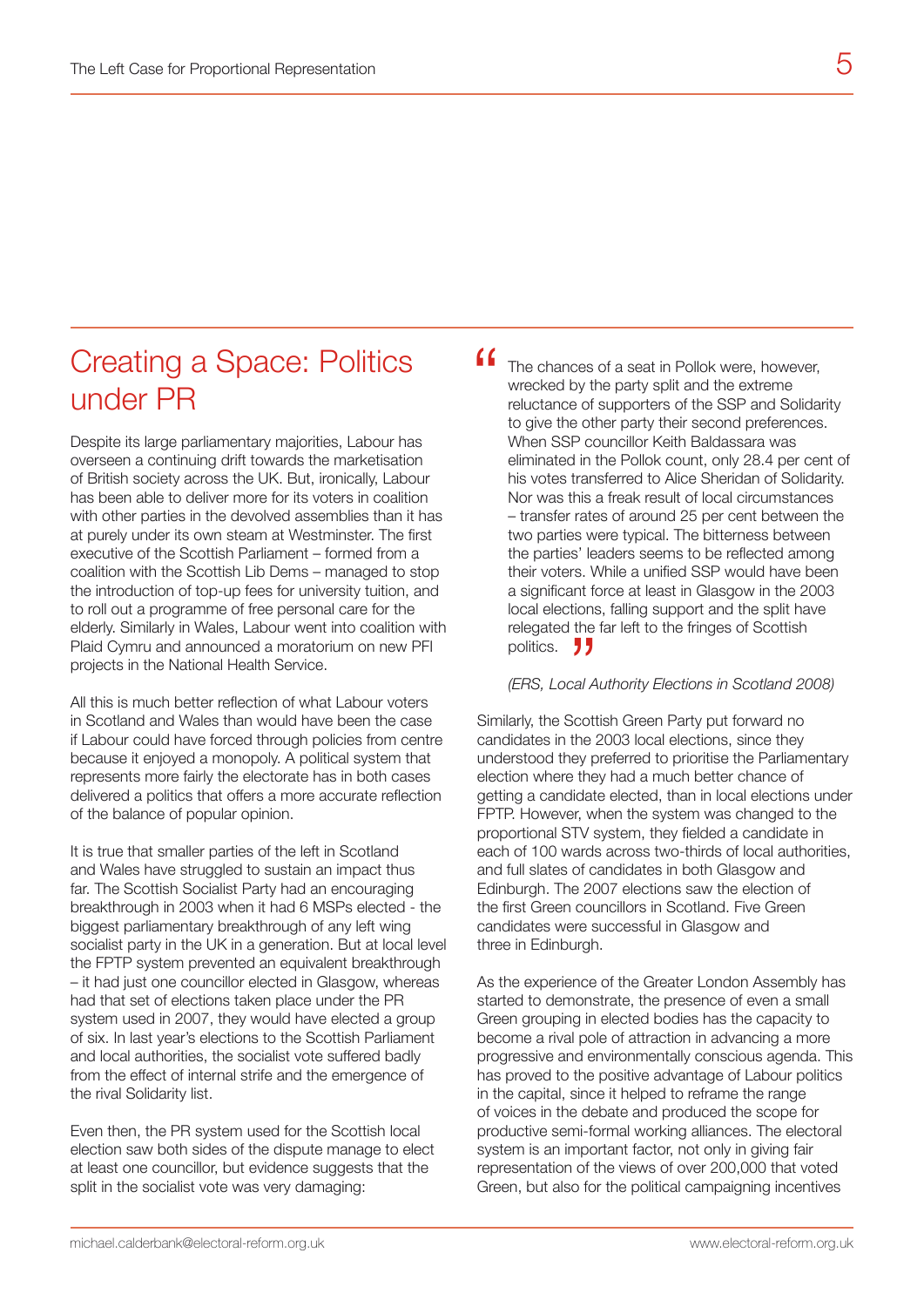the system gives to the Labour party. In Westminster elections, there is little incentive to campaign to raise turnout in the safest Labour districts, often with some of the highest proportions of working class and minority ethnic electorates, because those seats are already 'in the bag'. So Labour will be unlikely to focus as much effort in seats like Tottenham where they currently enjoy a majority of over 10,000 when in other parts of London their majorities are now down to double figures.

By contrast, under a system where every vote counts, there a strong incentive to mobilise voters to turn out in greater numbers in traditional Labour strongholds. So in 2007, for example, because the party understood it was worthwhile campaigning in safe wards, Labour managed to boost turnout amongst the ethnically diverse electorate of Brent and Harrow and - against the backdrop of a national swing against the party managed to de-seat the sitting Conservative Assembly Member for the area.

Whether the future of labour representation lies in a revitalised Labour party capable of reconnecting with the supporters it has lost since 1997, or whether alternative new or existing party structures can begin fill the current political vacuum, it is clear that such a project requires institutional reform to allow a more healthy democratic culture to develop.

## Myths (i) – PR helps the far right

It is not a vibrant democratic culture that the BNP "

exploits, but the lack of one.<br>
job of a voting system is not to switch The job of a voting system is not to sweep significant minority opinions under the carpet – to blame a fairer voting system for the election of BNP candidates is like a doctor blaming the thermometer for a patient's rise in temperature. It is true that if seats were distributed more in accordance with the votes each party actually receives, then the thresholds for parties to get representation on elected bodies be lower than under FPTP. But if the BNP gets one or more members elected at the 2009 European Elections, it will be because the mainstream parties have been unable to motivate their own supporters to turn out.

The BNP thrives where formal party politics has failed because the traditional parties have taken the electorate for granted. Far from assisting the BNP, by re-incentivising Labour to fight for votes in safe seats and opening up wards to competitive elections, electoral reform could help to refill the vacuum that the BNP is currently starting to exploit.

More dangerous is the possibility that the BNP continues to grow under FPTP to the extent where the system can give them disproportionate representation in certain areas. We can already start to see this in individual wards in Burnley (Hapton-with-Park) and Stoke (Abbey Green) which are now exclusively represented by BNP councillors (ie. 100%), despite never halving got close to even half the votes cast at any election, and in the case of Abbey Green with less than a third of the vote on two occasions.

Thus voters who chose to oppose the BNP – a substantial majority on every occasion – have been left completely without representatives to undertake casework on their behalf. It is entirely conceivable that, if their growth were to continue, the BNP could take outright control of a council like Stoke-on-Trent on minority share of the vote – again, something impossible under PR.

## Myths (ii) – PR gives too much power to party machines

FPTP in single member constituencies gives the electorate no choice whatsoever between candidates fielded by any particular party. A Blairite in Islington North would have to vote for Jeremy Corbyn if they wanted to vote Labour, whilst a left-winger in Stalybridge and Hyde would have to vote for James Purnell. There have also been a number of instances of favoured MPs being undemocratically "parachuted" into safe seats.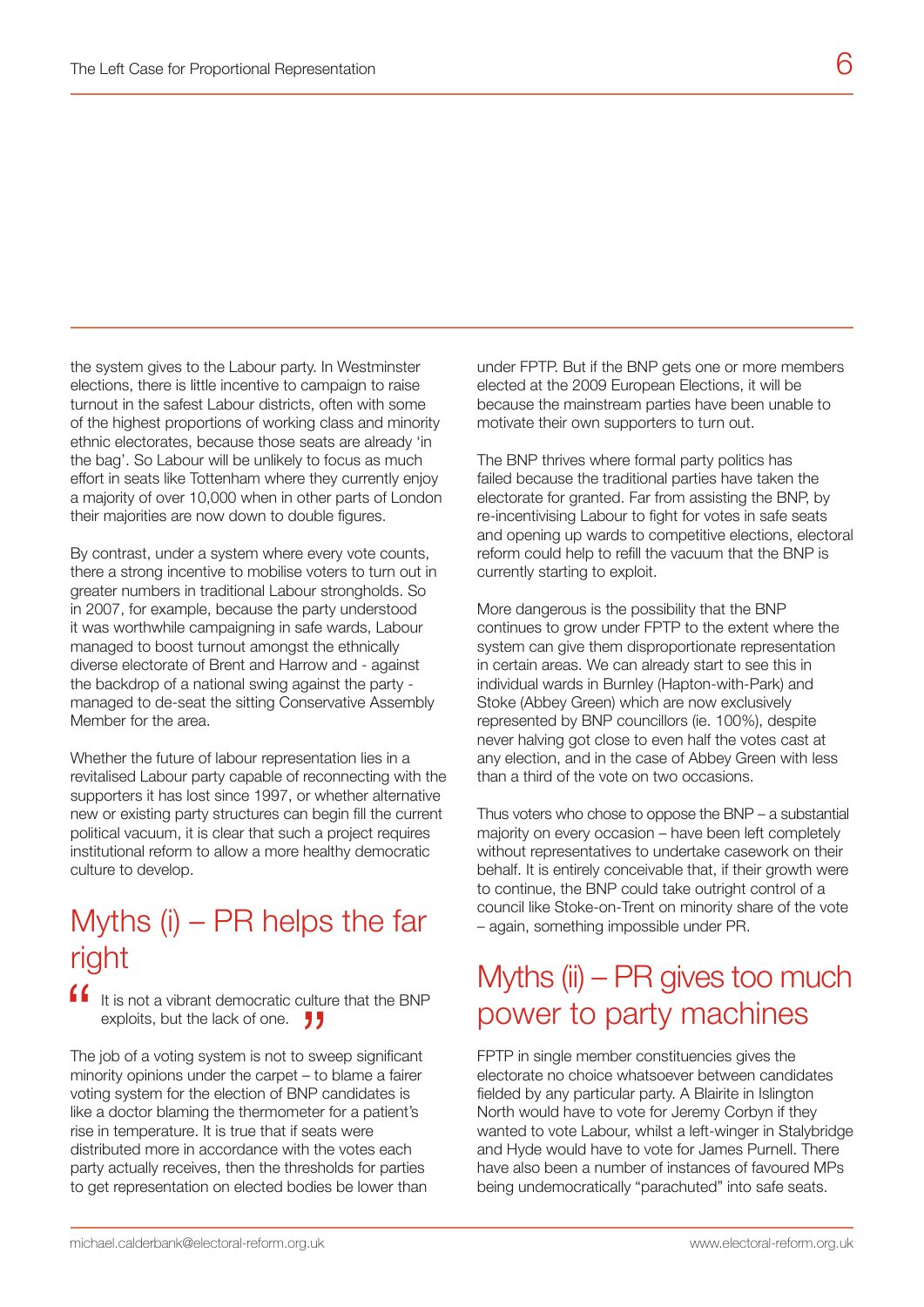It is true that "closed list" systems of PR does not offer voters any greater choice within parties – candidates at the top of the list can effectively regard themselves as elected long before the voters get a say, whilst candidates towards the bottom might face an impossible task no matter how popular they might be with the wider electorate. Labour did use the introduction of Regional PR lists for the European Parliament elections in order to marginalise dissenting figures – however this was enabled by the party's own lack of democratic selection procedures. The order of the lists could have been ordered by a democratic vote of the party membership.

However, other PR systems offer voters a greater degree of choice, to a greater of lesser extent depending on the systems. "Semi-open" lists allow the vote to cast a vote in the party's recommended slate order or to vote for individual candidates within a party's slate, whilst "open" lists require the voter to make a positive choice between a party's candidates. In practice the predominance of voting by slate order makes it very difficult for voters to elect candidates lower down the list. More sophisticated electoral systems allow voters to vote for candidates not only within, but also across, party slates. Probably the most straightforward system to allow this is the Single Transferable Vote (STV), where voters rank candidates by numerical preference (1, 2, 3 etc) and the count proceeds round by round as surplus votes and/or votes from eliminated candidates are transferred to the candidates left in the contest.

## Helping to Build a Broad Movement

It is understandable that some Labour party members are reluctant to give up a system that has rewarded their party with three consecutive majorities, out of all real proportion to levels of support in the country. The party has lost five million votes since 1997 – which under most voting systems would have made holding an exclusive grip on power for over a decade impossible – and four out of every five eligible voters did not support

the sole party of government. But this situation is neither democratic, nor has it led any closer to socialism. If politics is constrained by the need to 'triangulate' to the right on every area of policy, and where the party has no incentive to campaign and mobilise communities that have been the most reliable supporters of Labour's cause – voters are reasonably entitled to ask what the pursuit of power really been for?

For most voters FPTP gives them the worst of all worlds – campaigns that don't address them, a 'choice' between parties that sound the same and are equally reliant on big business, a system which means you probably have to vote for a party that wouldn't be your first choice if you don't want to "waste" it, and which regularly returns candidates who know they'll be reelected without having to life a finger. There is therefore the potential to build broad support for electoral reform amongst current and disillusioned Labour voters, as well as amongst Greens and smaller parties on the left.

But even supporters who are broadly supportive of the political record of the government can see that current trends towards apathy and disengagement are not sustainable in the long term. Both from the perspective of democratic principle and longer-term self-interest of Labour as a political party, some senior figures in the party and the affiliated unions (albeit at present in the minority) are also supportive of reform. It is essential that we retain and build on this support we are to see any form of PR implemented, since it is difficult to see this happening without the involvement of the Labour party in government.

The challenge ahead is therefore to build a broad coalition of forces in favour of electoral reform – which will certainly need to include forces outside the Labour party – without "PR" being seen as the vehicle of sectarian attacks on Labour and the union link.

Pressure is already building outside the Labour party. The PCS passed a resolution (A152) at its 2008 annual conference in support of proportional representation [see Appendix I], whilst Bob Crow of the RMT has also been a long-standing supporter. This presents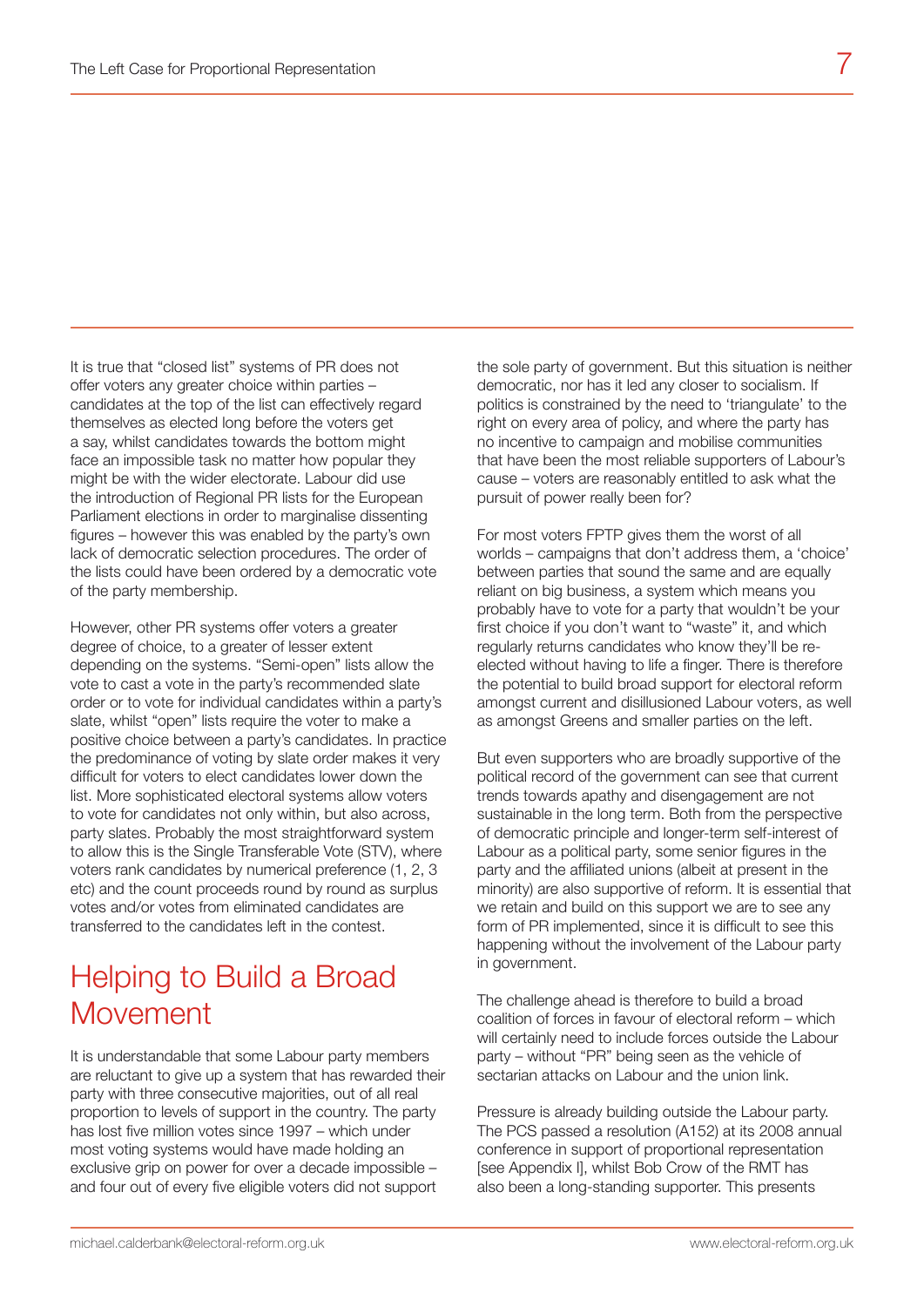an opportunity for the four non-affiliated unions that comprise the Trade Union Co-ordinating Group to make clear a joint position in favour, and appeal to their affiliated counterparts to follow suit in order that conditions for better political representation for trade unions are optimised.

Whilst the affiliated unions tend not to have adopted official policy positions, some leading individuals also influential in Labour's policy-making process (such as Billy Hayes of the CWU) are on record as supportive. Therefore, whilst support from the Green Party, the Campaign for a New Workers Party or from figures like Salma Yaqoob is welcome, it is important that the debate on PR in the unions is not regarded solely as position held by those wanting to break from Labour, but as a reform that can have support from a range of opinion on the broad political Left.

The emphasis should therefore be on the potential for empowering voters by "making votes count" and reaching out to presently disengaged sections of the electorate.

We would very much encourage the Labour Representation Committee to become part of such a broad Left movement for proportional representation, and would encourage you to adopt a policy resolution to this effect.

For further information or to discuss practical next steps please contact...

Michael Calderbank, Political Campaigns Officer, 6 Chancel Street, London SE1 OUU

0207 202 8605 michael.calderbank@electoral-reform.org.uk

### APPENDIX I

PCS Resolution A152 - passed:

[...]Conference believes that politicians will be most responsive to our campaigning where all votes can affect the outcome of elections, not just those in marginal constituencies or those of particular types of voters as is the case under the First-Past-The- Post election system. Furthermore, fairer electoral systems open up a space for trade unionists and others to stand for the interests of their members and public service users.

Conference therefore believes that voting methods in council and Parliamentary elections should be more proportional, making all votes really count. Conference therefore instructs the NEC to:

1. continue to mount Make Your Vote Count campaigns, together with other unions wherever possible

2. continue to engage with Unite Against Fascism, Love Music Hate Racism and other local campaigns against the far right

3. campaign for fairer, more proportional voting systems in council and Parliamentary elections which would increase the effectiveness of MYVC by: making politicians more accountable; making political parties reflect a broader range of voter concerns; giving greater choice at the ballot box; marginalising the far right; making votes really count at elections.

4. investigate the various methods of proportional voting, together with bodies such as the Electoral Reform Society, and report to the 2009 ADC on which would best meet these aims.